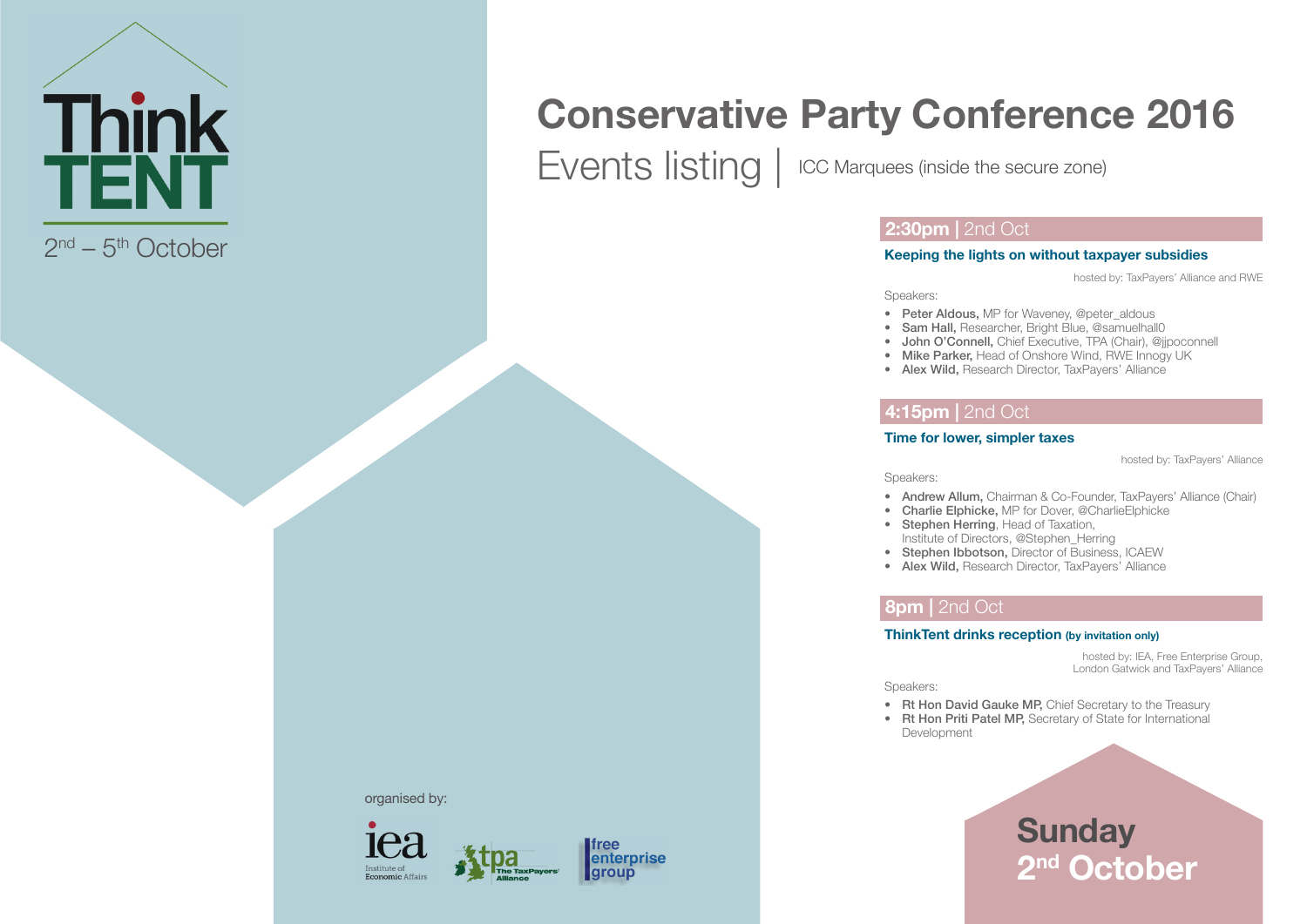

## **8am | 3rd Oct**

#### **Post-Brexit: How the UK and US can move forward together**

hosted by: Competitive Enterprise Institute

Speakers:

- Ted Bromund, Heritage Foundation, Washington DC, @Bromund
- Nirj Deva MEP @NirjDeva
- Kerry Halferty-Hardy, Competitive Enterprise Institute, Paris (Kerry will be providing the perspective on US-EU relations and what they mean for the UK)
- Iain Murray, Vice President, Competitive Enterprise Institute, Washington DC, @ismurray
- John O'Connell, Chief Executive, TaxPayers' Alliance (Chair), @jjpoconnell
- Allie Renison, Head of Europe and Trade Policy, Institute of Directors, @AllieRenison

*Bacon sandwiches will be provided.*

## **9:15am | 3rd Oct**

#### **Delivering value in local government**

hosted by: TaxPayers' Alliance

Speakers:

- Cllr Sean Anstee, Leader, Trafford Council, @seananstee
- Cllr Tony Devenish GLA, @Tony Devenish
- Cllr Donna Jones, Leader, Portsmouth Council, @DonnaPCC
- Cllr Barry Macleod-Cullinane (Harrow) @barrymc2010
- John O'Connell, Chief Executive, TaxPayers' Alliance (Chair), @jjpoconnell

## **11am | 3rd Oct**

#### **Britain after Brexit – Do we need a British bill of rights?**

hosted by: Federalist Society

Speakers:

Speakers:

- Alex Deane, Managing Director, FTI Consulting (Chair), @ajcdeane
- Daniel Hannan MEP, @danieljhannan
- Martin Howe QC
- Dominic Raab, Former Minister, Department of Justice; MP for Esher and Walton

• Kate Andrews, News Editor, IEA (Chair), @KateAndrs • James Bloodworth, Author, The Myth of Meritocracy: Why Working-Class Kids Still Get Working-Class Jobs, @j\_bloodworth

• Tim Stanley, historian, and columnist and leader writer for

• Dominic Raab, Former Minister, Department of Justice; MP for Esher and Walton

*The Daily Telegraph*, @timothy\_stanley

## **12:45pm | 3rd Oct**

#### **A meritocrat's manifesto – How to boost social mobility in the UK**

hosted by: IEA

hosted by: Free Enterprise Group

hosted by: IEA and TaxPayers' Alliance

Speakers:

 **6pm |** 3rd Oct

**conservative renewal**

Speakers:

**4:15pm | 3rd Oct** 

of Commerce, @JLongworthVL

• James Cleverly, Convener, Free Enterprise Group; MP for Braintree, @JamesCleverly

**A manifesto for 2020 – Free market ideas for** 

• John Redwood, MP for Wokingham, @johnredwood

- Suella Fernandes, MP for Fareham, @SuellaFernandes
- Mark Littlewood, Director General, IEA (Chair), @MarkJLittlewood

**Britain After Brexit, Embracing openness, not isolation**

• Ryan Bourne, Head of Public Policy, IEA (Chair), @MrRBourne • Ed Conway, Economics Editor, Sky News, @EdConwaySky • Bernard Jenkin, MP for Harwich and North Essex, @bernardjenkin • John Longworth, former Director-General of the British Chambers

• Anne Marie Trevelyan, MP for Berwick-upon-Tweed, @annietrev

- Alan Mak, MP for Havant, @AlanMakMP
- Chris Philp, MP for Croydon South, @chrisphilp\_mp
- Dominic Raab, Former Minister, Department of Justice: MP for Esher and Walton

**Personal freedoms vs. protecting the vulnerable: How should we strike the balance?**

hosted by: IEA, TaxPayers' Alliance and ABB Group

Speakers:

- Bob Blackman, MP for Harrow East
- Nirj Deva MEP @NirjDeva

**2:30pm | 3rd Oct** 

- Malcolm George, Chief Executive, Association of British Bookmakers
- Sved Kamal MEP @SvedKamall
- Feargal Sharkey, Lead singer, The Undertones (Chair), @Feargal\_Sharkey
- Chris Snowdon, Head of Lifestyle Economics, IEA, @cjsnowdon

**Monday 3rd October**